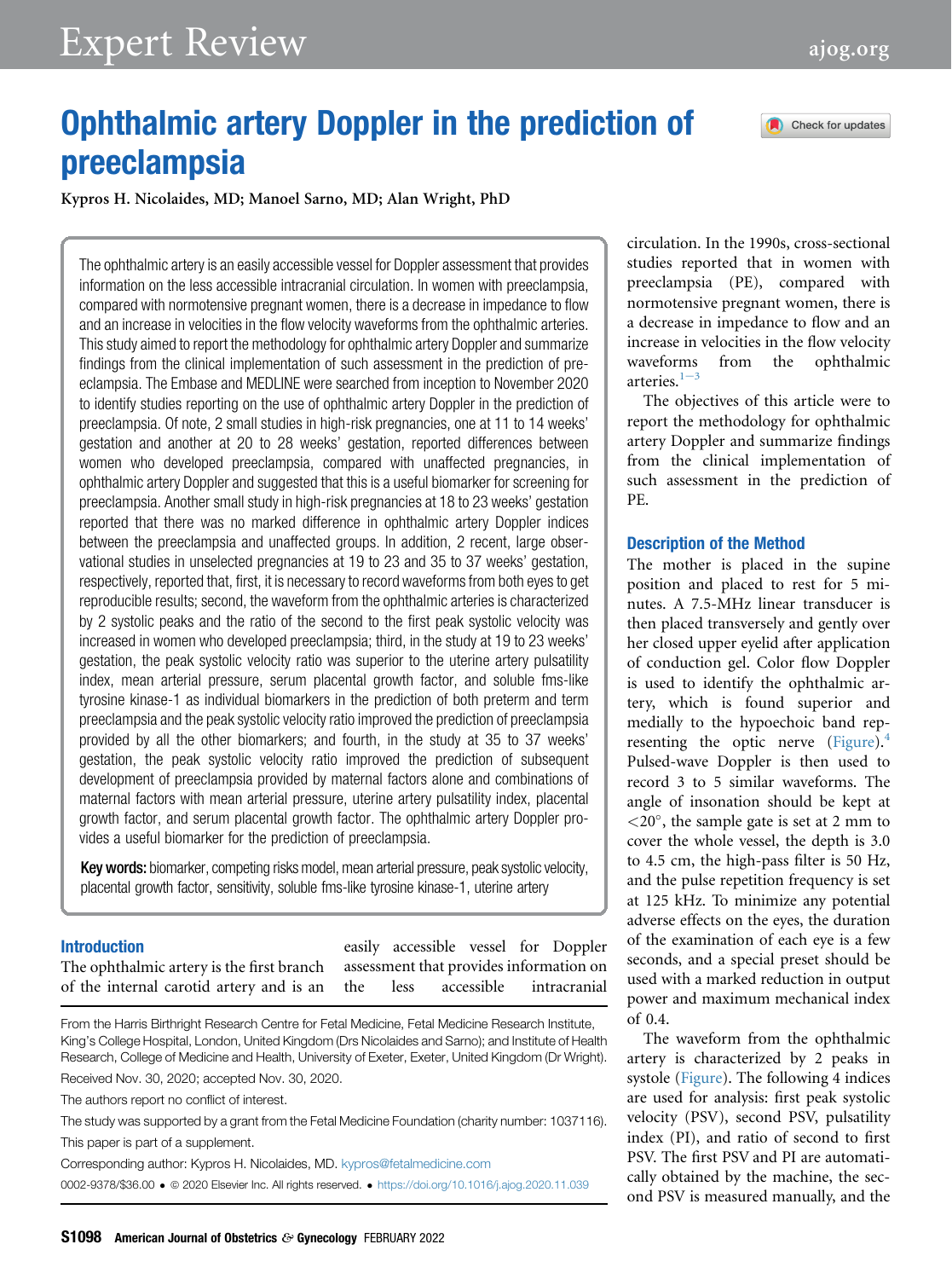ratio of the second to first PSV is calculated.

A study in which waveforms were obtained in sequence from the right eye, left eye, and again right eye and then left eye found that there was good correlation between the first and second measurements from the same eye but poorer correlation in the first and second measurements between the 2 eyes. $5$  It was estimated that the best performance of screening for PE was achieved by taking the average of 4 measurements (2 from each eye); satisfactory results were also achieved by taking the average of 1 measurement from each eye.

# Prediction of Preeclampsia

# Traditional methods

Effective prediction of preeclampsia can be achieved in screening by a combination of maternal demographic characteristics and medical history with biomarkers<sup>[6](#page-2-3)</sup>; useful biomarkers at 11 to 13 weeks' gestation are uterine artery PI (UtA-PI), mean arterial pressure (MAP), and serum placental growth factor (PlGF)<sup>[7](#page-2-4)</sup>; useful biomarkers at 19 to 24 weeks' gestation are UtA-PI, MAP, PlGF, and serum soluble fms-like tyrosine kinase-1  $(sFlt-1)^8$  $(sFlt-1)^8$ ; and useful biomarkers at 35 to 37 weeks' gestation are MAP, PlGF, and sFlt-1.<sup>[9](#page-3-0)</sup>

#### Ophthalmic artery Doppler

The 3 small studies in high-risk pregnancies examined the potential value of the ophthalmic artery Doppler in screening for subsequent development of PE. $10-12$  $10-12$  In these studies, only the right ophthalmic artery was examined. In the first study, 440 pregnancies were examined at 11 to 14 weeks' gestation, and the authors reported that in the group that developed PE, compared with unaffected pregnancies, the second PSV was increased; all other indices were not markedly different.<sup>[10](#page-3-1)</sup> Screening by maternal demographic characteristics and medical history identified 45% of cases of PE, at 10% false positive rate (FPR); addition of ophthalmic artery second PSV was associated with a small improvement in the detection rate (DR) to 48%. In the second study, 347 pregnancies were examined at 20 to 28 weeks'

<span id="page-1-0"></span>FIGURE

Color flow demonstration of the left ophthalmic artery



At the bottom is the flow velocity waveform from the ophthalmic artery obtained by pulsed-wave Doppler illustrating the first PSV, second PSV, and EDV.

EDV, end-diastolic velocity; PSV, peak systolic velocity.

Nicolaides. Ophthalmic artery Doppler and preeclampsia. Am J Obstet Gynecol 2022.

gestation, and the authors reported that in the group that developed PE, compared with unaffected pregnancies, the second PSV was increased and, in screening by this marker, the DR for PE was 70% at an FPR of 25%.<sup>[11](#page-3-2)</sup> In the third study, 372 pregnancies were examined at 18 to 23 weeks' gestation, and the

authors reported that in the group that developed PE, compared with unaffected pregnancies, there was no marked difference in second PSV, second to first PSV ratio, or PI.<sup>[12](#page-3-3)</sup>

In 2 recent prospective observational studies, we examined 2853 unselected pregnancies at 19 to 23 weeks' gestation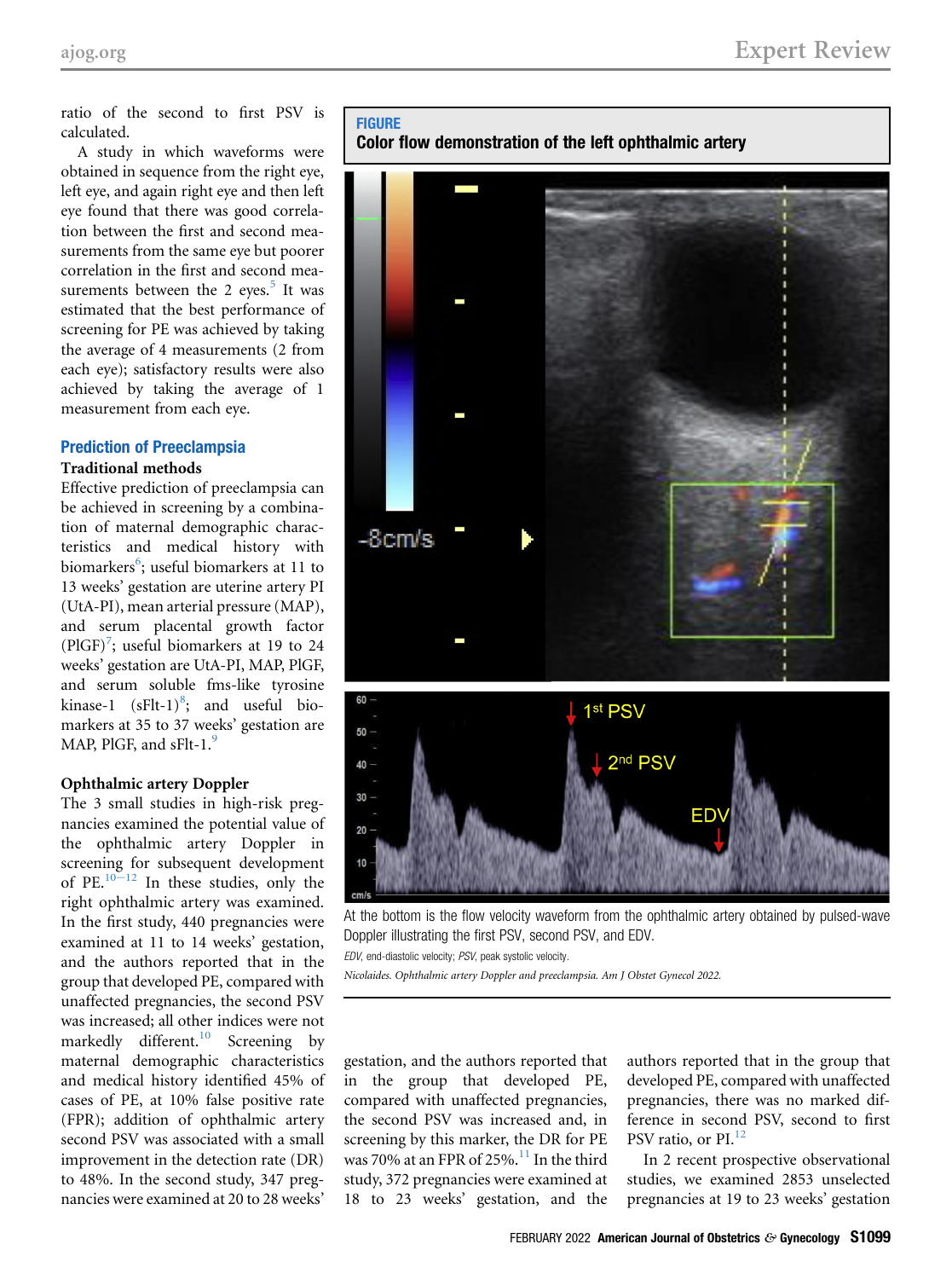# <span id="page-2-6"></span>TABLE 1

DR, at 10% false positive rate, of delivery with PE at  $<$ 37 and  $\geq$ 37 weeks' gestation in screening at 19 to 23 weeks' gestation by maternal factors, ophthalmic artery second to first PSV ratio, and combinations with MAP, UtA-PI, serum PlGF, and sFlt

| <b>Method of screening</b>           | DR of PE at $<$ 37<br>wk<br><b>PSV</b> ratio |     | DR of PE at $\geq$ 37<br>wk<br><b>PSV ratio</b> |     |
|--------------------------------------|----------------------------------------------|-----|-------------------------------------------------|-----|
|                                      | No                                           | Yes | No                                              | Yes |
| Maternal factors                     | 56                                           | 80  | 34                                              | 46  |
| $+$ Map                              | 69                                           | 83  | 42                                              | 51  |
| $+$ Uta-Pi                           | 75                                           | 86  | 41                                              | 51  |
| $+$ PIGF                             | 76                                           | 86  | 31                                              | 44  |
| $+$ sFLT                             | 60                                           | 81  | 31                                              | 45  |
| $+$ MAP $+$ UtA-PI                   | 81                                           | 88  | 47                                              | 54  |
| $+$ MAP $+$ UtA-PI $+$ PIGF          | 86                                           | 90  | 45                                              | 53  |
| $+$ MAP $+$ UtA-PI $+$ PIGF $+$ sFLT | 85                                           | 90  | 43                                              | 51  |
|                                      |                                              |     |                                                 |     |

DR, detection rate; MAP, mean arterial pressure; PE, preeclampsia; PIGF, placental growth factor; PSV, peak systolic velocity; sFlt, soluble fms-like tyrosine kinase-1; UtA-PI, uterine artery pulsatility index.

Nicolaides. Ophthalmic artery Doppler and preeclampsia. Am J Obstet Gynecol 2022.

and 2287 unselected pregnancies at 35 to 37 weeks' gestation.<sup>[13](#page-3-4)[,14](#page-3-5)</sup> We conducted Doppler studies twice in each eye and used the average of the 4 measurements for analysis. In both study groups, we found that the second to first PSV ratio

was the only ophthalmic artery index that provided useful prediction of PE; the PSV ratio was increased in PE pregnancies, and the deviation from normal was greater for earlier PE than later PE. In the study at 19 to 23 weeks' gestation,

## <span id="page-2-7"></span>TABLE 2

DR, at 10% false positive rate, of delivery with PE within 3 weeks and at any time after assessment at 35 to 37 weeks' gestation by maternal factors, ophthalmic artery second to first PSV ratio, and combinations with MAP, UtA-PI, serum PlGF, and sFlt

| <b>Method of screening</b> | DR of PE at $<$ 3 wk<br><b>PSV ratio</b> |     | DR of PE at any time<br><b>PSV ratio</b> |     |
|----------------------------|------------------------------------------|-----|------------------------------------------|-----|
|                            | No                                       | Yes | No                                       | Yes |
| Maternal factors           | 31                                       | 69  | 25                                       | 51  |
| $+MAP$                     | 74                                       | 83  | 54                                       | 63  |
| $+$ Uta-Pi                 | 43                                       | 71  | 31                                       | 53  |
| $+$ PIGF                   | 73                                       | 81  | 60                                       | 66  |
| $+$ sFLT                   | 84                                       | 88  | 67                                       | 71  |
| $+MAP + PIGF$              | 85                                       | 89  | 68                                       | 71  |
| $+MAP + sFLT$              | 91                                       | 93  | 73                                       | 74  |
| $+MAP + PIGF + sFLT$       | 93                                       | 93  | 76                                       | 77  |

DR, detection rate; MAP, mean arterial pressure; PE, preeclampsia; PIGF, placental growth factor; PSV, peak systolic velocity; sFLT, soluble fms-like tyrosine kinase-1; UtA-PI, uterine artery pulsatility index.

Nicolaides. Ophthalmic artery Doppler and preeclampsia. Am J Obstet Gynecol 2022.

the PSV ratio was superior to MAP, UtA-PI, PlGF, or sFlt-1 as individual biomarkers in the prediction of both pre-term and term PE ([Table 1\)](#page-2-6). $^{13}$  $^{13}$  $^{13}$  The PSV ratio improved the prediction of both preterm and term PE provided by MAP, UtA-PI, PlGF, and sFlt-1, both individually and in various combinations between each other. In the study at 35 to 37 weeks' gestation, the PSV ratio improved the prediction of PE with delivery at any stage after assessment provided by maternal factors alone and combinations of maternal factors with MAP, UtA-PI, PlGF, and sFlt-1 [\(Table 2](#page-2-7)).<sup>[14](#page-3-5)</sup> The PSV ratio also improved the prediction of PE with delivery at <3 weeks from assessment.

## **Conclusion**

Ophthalmic artery Doppler provides a useful biomarker for the prediction of PE.

## <span id="page-2-0"></span>**REFERENCES**

1. [Hata T, Hata K, Moritake K. Maternal](http://refhub.elsevier.com/S0002-9378(20)31375-2/sref1) [ophthalmic artery Doppler velocimetry in](http://refhub.elsevier.com/S0002-9378(20)31375-2/sref1) [normotensive pregnancies and pregnancies](http://refhub.elsevier.com/S0002-9378(20)31375-2/sref1) [complicated by hypertensive disorders. Am J](http://refhub.elsevier.com/S0002-9378(20)31375-2/sref1) [Obstet Gynecol 1997;177:174](http://refhub.elsevier.com/S0002-9378(20)31375-2/sref1)–8.

2. [Belfort MA, Giannina G, Herd JA. Transcranial](http://refhub.elsevier.com/S0002-9378(20)31375-2/sref2) [and orbital Doppler ultrasound in normal preg](http://refhub.elsevier.com/S0002-9378(20)31375-2/sref2)[nancy and preeclampsia. Clin Obstet Gynecol](http://refhub.elsevier.com/S0002-9378(20)31375-2/sref2) [1999;42:479](http://refhub.elsevier.com/S0002-9378(20)31375-2/sref2)–506.

3. [Ohno Y, Kawai M, Wakahara Y, Kitagawa T,](http://refhub.elsevier.com/S0002-9378(20)31375-2/sref3) [Kakihara M, Arii Y. Ophthalmic artery velocimetry](http://refhub.elsevier.com/S0002-9378(20)31375-2/sref3) [in normotensive and preeclamptic women with](http://refhub.elsevier.com/S0002-9378(20)31375-2/sref3) [or without photophobia. Obstet Gynecol](http://refhub.elsevier.com/S0002-9378(20)31375-2/sref3) [1999;94:361](http://refhub.elsevier.com/S0002-9378(20)31375-2/sref3)–3.

<span id="page-2-2"></span><span id="page-2-1"></span>4. [Erickson SJ, Hendrix LE, Massaro BM, et al.](http://refhub.elsevier.com/S0002-9378(20)31375-2/sref4) Color Doppler fl[ow imaging of the normal and](http://refhub.elsevier.com/S0002-9378(20)31375-2/sref4) [abnormal orbit. Radiology 1989;173:511](http://refhub.elsevier.com/S0002-9378(20)31375-2/sref4)–6.

5. [Sarno M, Wright A, Vieira N, Sapantzoglou I,](http://refhub.elsevier.com/S0002-9378(20)31375-2/sref5) [Charakida M, Nicolaides KH. Ophthalmic artery](http://refhub.elsevier.com/S0002-9378(20)31375-2/sref5) [Doppler in prediction of pre-eclampsia at 35-37](http://refhub.elsevier.com/S0002-9378(20)31375-2/sref5) weeks' [gestation. Ultrasound Obstet Gynecol](http://refhub.elsevier.com/S0002-9378(20)31375-2/sref5) [2020;56:717](http://refhub.elsevier.com/S0002-9378(20)31375-2/sref5)–24.

<span id="page-2-3"></span>6. [Wright D, Wright A, Nicolaides KH. The](http://refhub.elsevier.com/S0002-9378(20)31375-2/sref6) [competing risk approach for prediction of pre](http://refhub.elsevier.com/S0002-9378(20)31375-2/sref6)[eclampsia. Am J Obstet Gynecol 2020;223:](http://refhub.elsevier.com/S0002-9378(20)31375-2/sref6) 12–[23.e7.](http://refhub.elsevier.com/S0002-9378(20)31375-2/sref6)

<span id="page-2-4"></span>7. O'[Gorman N, Wright D, Syngelaki A, et al.](http://refhub.elsevier.com/S0002-9378(20)31375-2/sref7) [Competing risks model in screening for pre](http://refhub.elsevier.com/S0002-9378(20)31375-2/sref7)[eclampsia by maternal factors and biomarkers](http://refhub.elsevier.com/S0002-9378(20)31375-2/sref7) [at 11-13 weeks gestation. Am J Obstet Gynecol](http://refhub.elsevier.com/S0002-9378(20)31375-2/sref7) [2016;214:103.e1](http://refhub.elsevier.com/S0002-9378(20)31375-2/sref7)–12.

<span id="page-2-5"></span>8. [Gallo DM, Wright D, Casanova C,](http://refhub.elsevier.com/S0002-9378(20)31375-2/sref8) [Campanero M, Nicolaides KH. Competing risks](http://refhub.elsevier.com/S0002-9378(20)31375-2/sref8) [model in screening for preeclampsia by maternal](http://refhub.elsevier.com/S0002-9378(20)31375-2/sref8) [factors and biomarkers at 19-24 weeks](http://refhub.elsevier.com/S0002-9378(20)31375-2/sref8)'